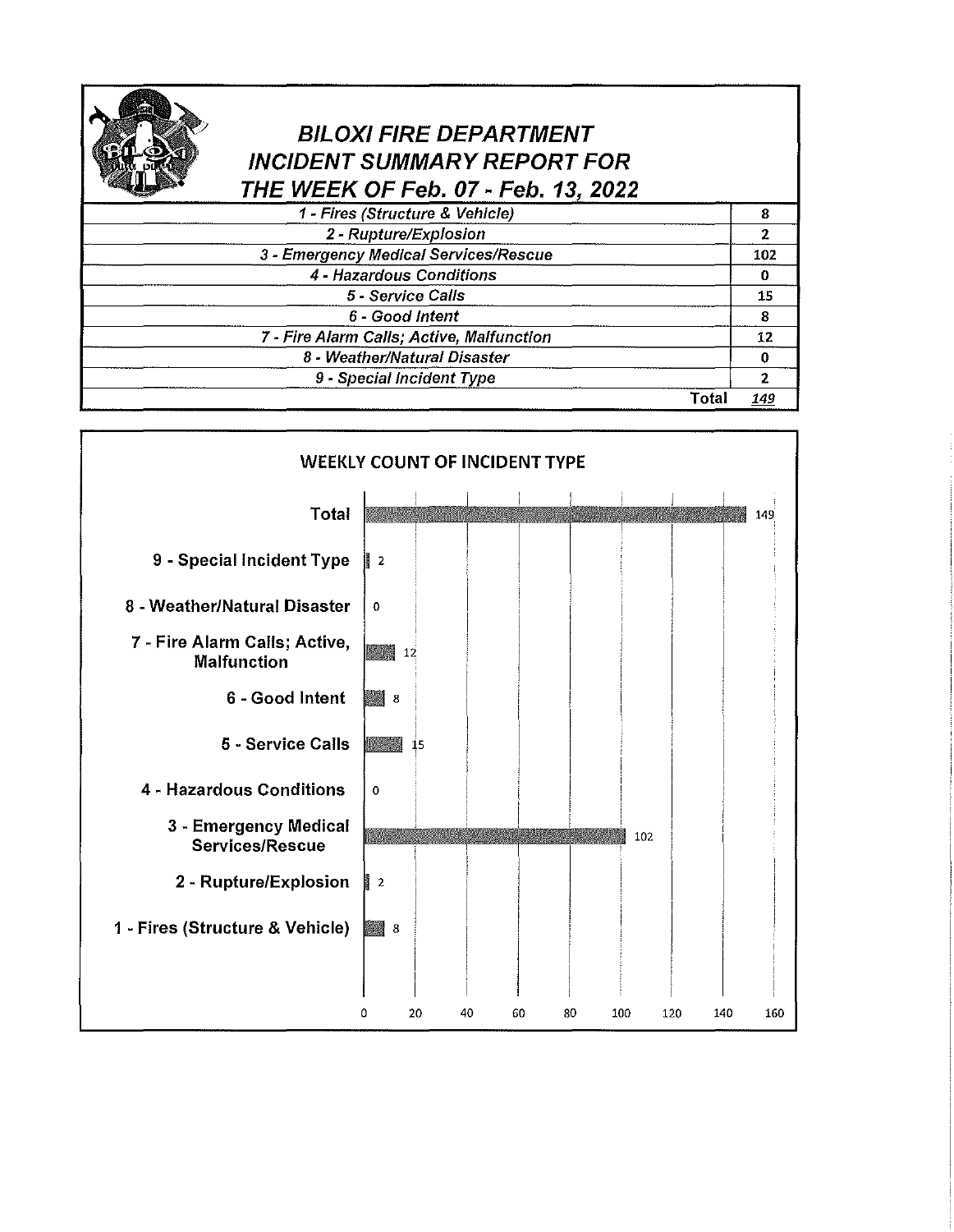**Criminal Intelligence Unit** T. (228) 435-6159 F. (228) 702-3179 ciu@biloxi.ms.us



**Police Chief John B. Miller**

170 Porter Avenue Biloxi, Mississippi 39530 Office: 228.435.6100 Fax: 228.374.1922 www.biloxi.ms.us

**DATE:** February 14, 2022

**RE:** Biloxi Police activity for February 7-13, 2022

| TOTAL CALLS FOR SERVICE               | 1.664 |
|---------------------------------------|-------|
| TOTAL INCIDENT REPORTS (Case Numbers) | 182   |
| TOTAL OFFENSES (Violations/Reports)   | 252   |
| <i>TOTAL ARRESTS</i>                  | 138   |

Calls excluded from call type charts were: Checking Building – 24; Extra Patrol – 445; Suspicious Circumstances – 88; Traffic Stops – 283; and Walk & Talk – 84. Additional details may be viewed at <http://www.crimemapping.com/map/ms/biloxi>.